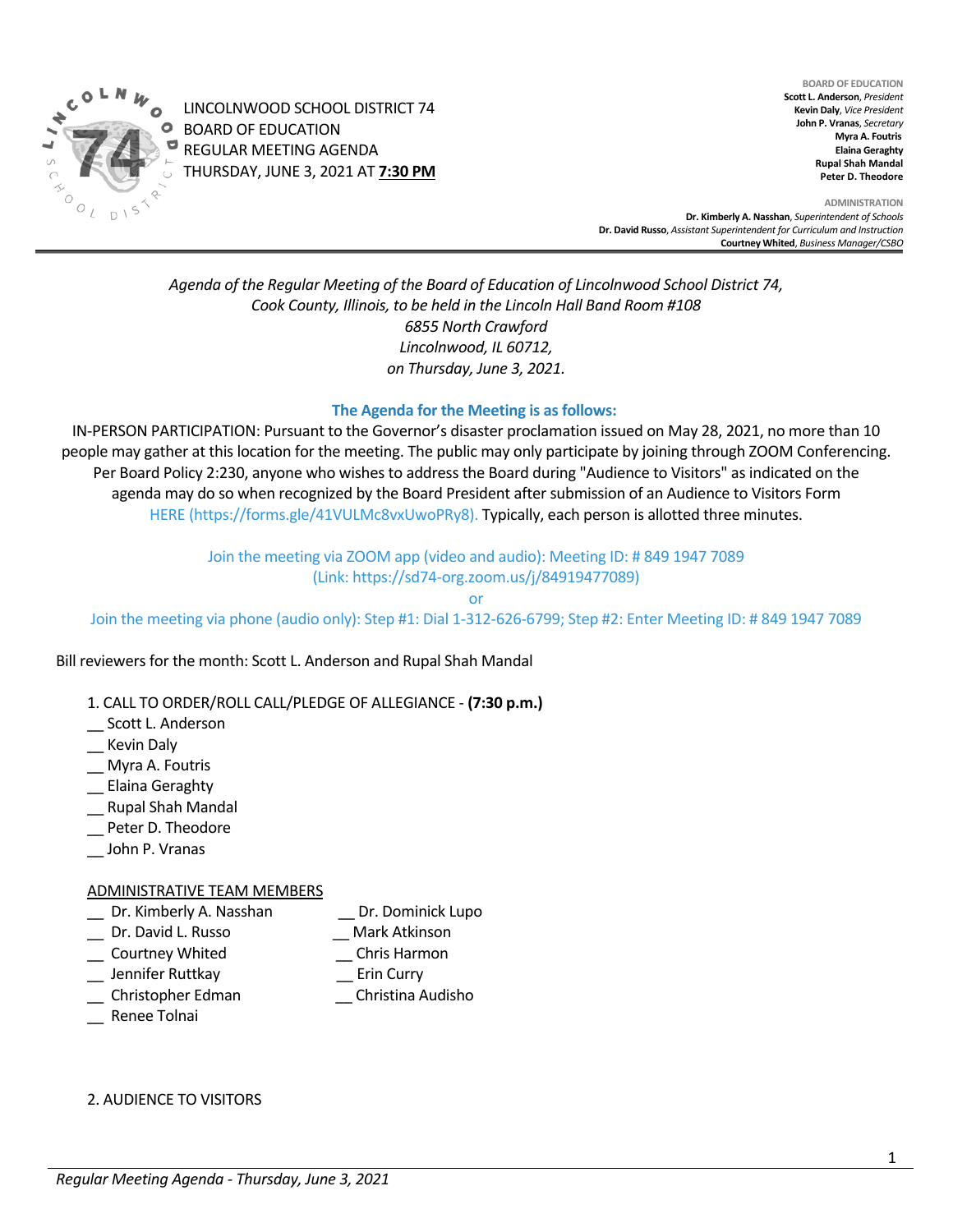# 3. INFORMATION/ACTION: CONSENT AGENDA

(Any member of the Board wishing to vote separately on a Consent Agenda item should request removal of that item from the Consent Agenda.)

a. APPROVAL OF MINUTES

I. Regular Board Meeting Minutes - May 4, 2021

- II. Special Board Meeting May 10, 2021
- b. EMPLOYMENT MATTERS
	- I. Personnel Report
	- II. New Employment

1. **Michelle Wielgosz**, Art Teacher, Rutledge Hall, effective August 23, 2021 Class 4 Level 10, \$80,467

2. **Isabella Wilhelmy Sanchez,** Paraprofessional, Lincoln Hall, effective May 10, 2021, \$15.45/hr

3. **Margaret Thoms**, 8th Grade Humanities, Lincoln Hall, effective August 23, 2021, Class 1 Level 2, \$52,567

4. **Marisa Donato,** Special Education Teacher, Lincoln Hall, effective August 23, 2021, Class 1 Level 3, \$54,005

III. Resignation

1. **Erin Forrest,** Music Teacher, Lincoln Hall, effective June 7, 2021

IV. Retirements

1. **Christina Economou**, 5th Grade Teacher, Rutledge Hall, effective the conclusion of the 2024-2025 school year

2. **Jennifer Tunelius**, Interventionist, Rutledge Hall, effective the conclusion of the 2024-2025 school year V. FMLA Requests

1. **Bennett Nelson,** 6th Grade Science Teacher, Lincoln Hall, effective May 3, 2021, with an expected return for the 2021-2022 school year

2. **Monique Bonneville**, 6th Grade Math Teacher, Lincoln Hall, effective March 4, 2021, with an expected return for the 2021-2022 school year

### c. Dual BCM Replacement at Lincoln Hall

The Facilities Committee concurs to recommend to the Board of Education to approve the contract with Control Engineering Corporation for ACM and communication wiring work at Lincoln Hall in the amount of \$17,000.

d. Solar Panel Grants

The Facilities Committee concurs to recommend to the Board of Education to accept a grant of up to \$6,400 from the Illinois Clean Energy Community Foundation and up to \$5,000 from the Cook County Solar School program toward the purchase and installation of a single 1kW photovoltaic solar panel system.

e. ReadyGen Digital Courseware 3-Year Renewal

The Finance Committee concurs to recommend to the Board of Education to approve the ReadyGen Digital Courseware 3-year renewal in the amount of \$53,177.20.

f. Panorama Social-Emotional Learning: Platform License

The Finance Committee concurs to recommend to the Board of Education to approve this Agreement from Panorama Education for Social-Emotional Learning: Platform License in the amount of \$5,025 from July 1, 2021 to June 30, 2022.

g. Second Step Social-Emotional Learning (SEL) Curriculum 3-Year Subscription The Finance Committee concurs to recommend to the Board of Education to approve the Second Step Social-Emotional Learning (SEL) Curriculum 3- Year Subscription in the amount of \$13,724.10.

h. AT&T Business Local Calling Plan for 2021-2022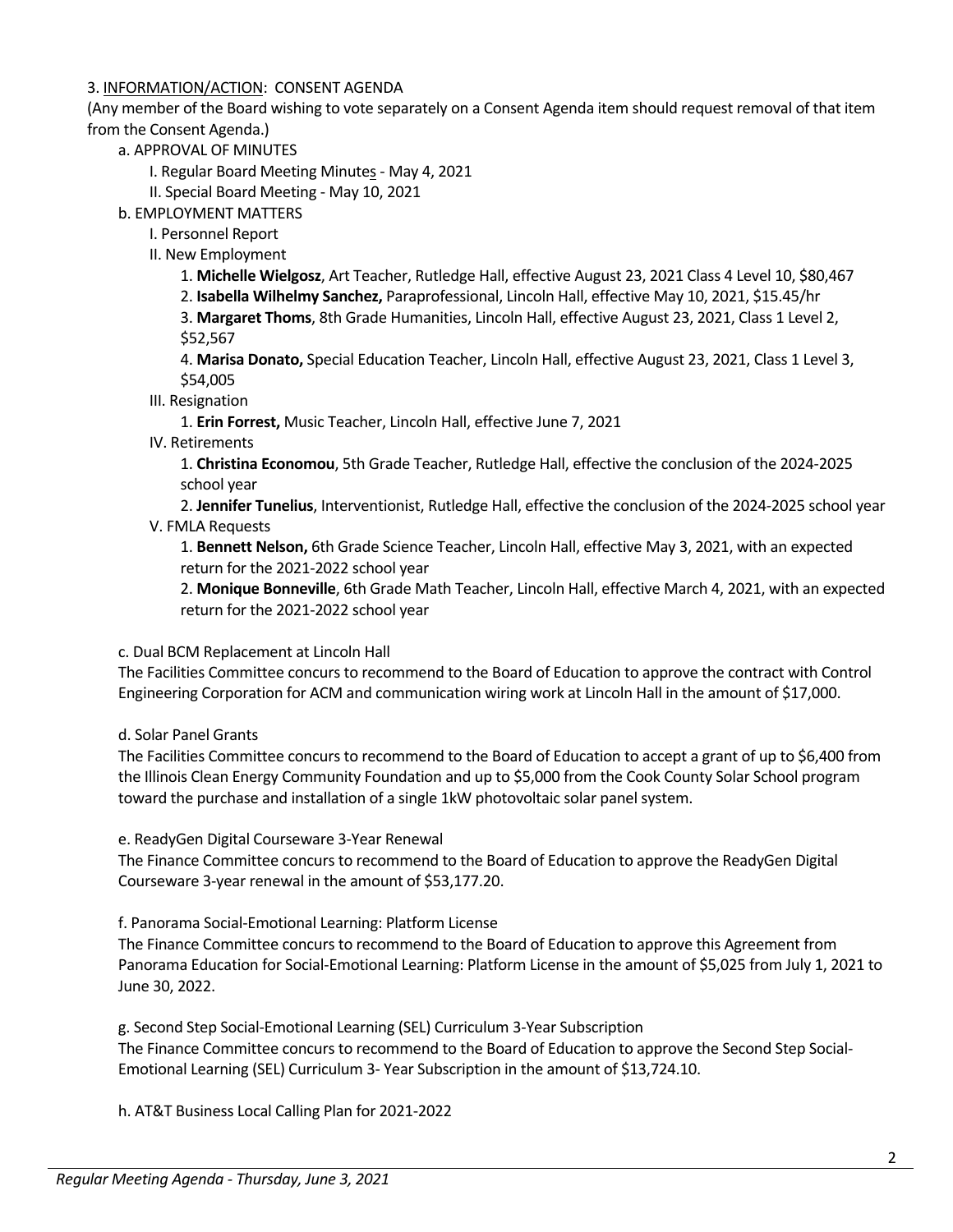The Finance Committee concurs to recommend to the Board of Education to approve this Agreement from AT&T for Business Local Calling Services in the amount of \$65 monthly per line from August 2021 to August 2022. AT&T Business Local Calling Plan for 2021-2022.

i. Renewal of Schoology Learning Management System for the 2021-2022 School Year The Finance Committee concurs to recommend to the Board of Education to accept this Agreement from Schoology Learning Management System in the amount of \$4,282.95 from July 1, 2021 to June 30, 2022.

j. Frontline Education Absence & Substitution Management School Year 2021-22 Renewal The Finance Committee concurs to recommend to the Board of Education to approve the renewal of Frontline Education's Absence & Substitution Management subscription in the amount of \$3,965.19 from July 1, 2021 to June 30, 2022.

# k. POLICY

I. Consent Only - Policies Excluded from 1st Reading for Approval\*

\*These policies are excluded from 1st Reading because they only involve changes in citations or immediate compliance with the law or Illinois School Code.

- 1. Policy 7:80 Release Time for Religious Instruction/Observance
- 2. Policy 6:330 Achievement and Awards
- 3. Policy 6:210 Instructional Materials
- 4. Policy 6:130 Program for the Gifted
- 5. Policy 5:170 Copyright
- 6. Policy 5:120 Limitations on Accepting Gifts
- 7. Policy 4:120 Food Services
- 8. Policy 4:10 Fiscal and Business Management
- 9. Policy 2:90 Board Self-Evaluation
- 10. Policy 2:10 School District Governance
- 11. Policy 1:10 School District Legal Status

II. 2nd Reading/Adoption of Policy

1. Policy 2:265 Title IX Sexual Harassment Grievance Procedure

Rationale: As part of the regular meeting, the Board of Education routinely approves minutes, personnel items, Board policies, and routine business matters.

**Recommended Motion: I move that the Lincolnwood School District 74 Board of Education approves those items on the Consent Agenda as appear above.**

Motion by member: Seconded by:

### 4. UNFINISHED BUSINESS

- 5. NEW BUSINESS
- 6. COMMUNICATION FROM BOARD MEMBERS
	- a. NTDSE/District 807: *John P. Vranas/Kevin Daly*
	- b. IASB (Illinois Association of School Boards): *Elaina Geraghty/Myra A. Foutris*
	- c. Finance Committee: *Kevin Daly/Peter D. Theodore*
	- d. Facilities Committee: *John P. Vranas/Elaina Geraghty*
	- e. Policy Committee: *Rupal Shah Mandal/Myra A. Foutris* 
		- I. 1st Reading by Lincolnwood School District 74 Board of Education
			- 1. Policy 8:90 Parent Organizations and Booster Clubs
	- f. President's Report: *Scott L. Anderson*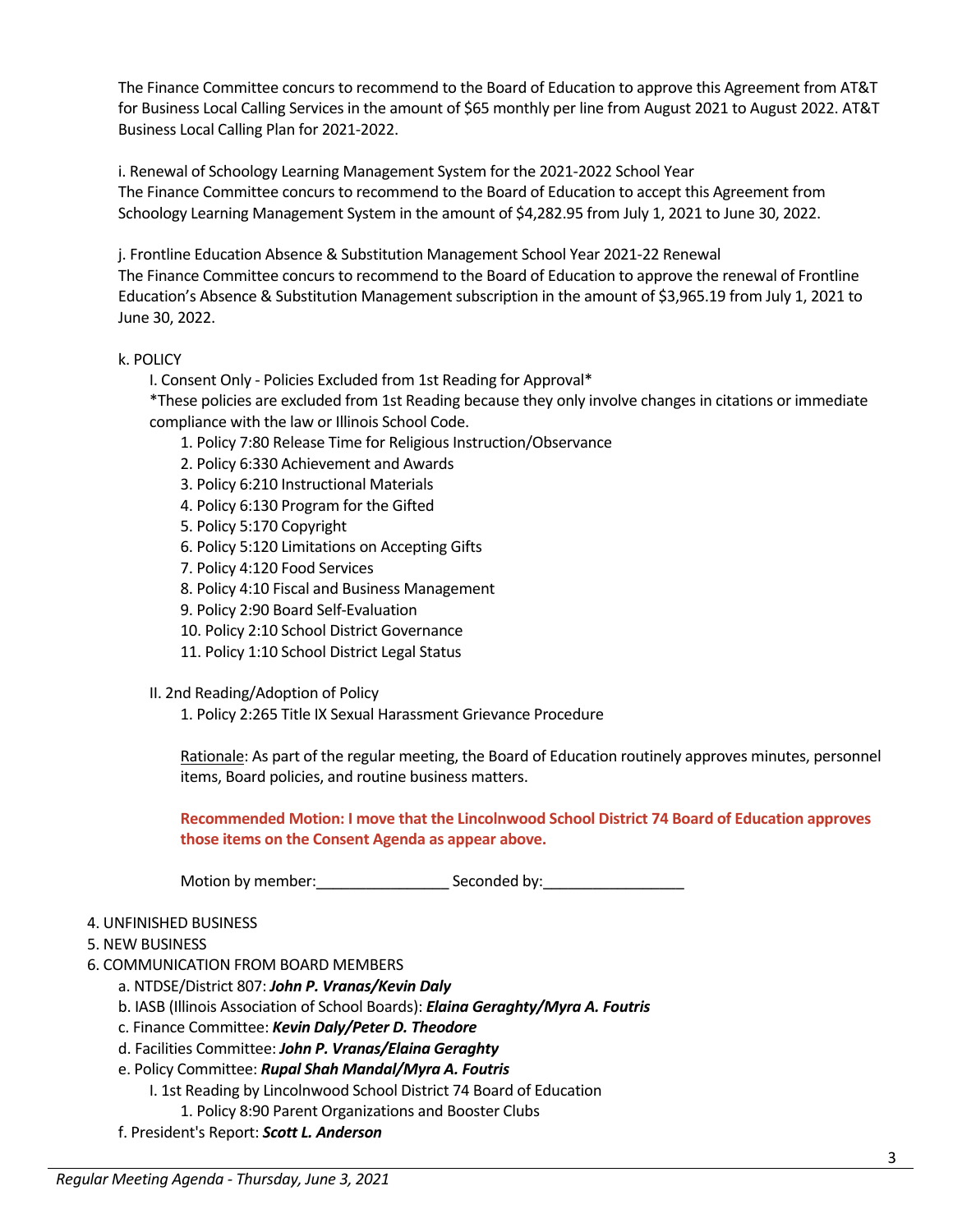I. INFORMATION/DISCUSSION/ACTION: Final Committee Appointments **District 807/NTDSE:**  John P. Vranas, Delegate Kevin Daly, Alternate

**IASB:** (Illinois Association of School Boards) Elaina Geraghty, Delegate Myra A. Foutris, Alternate

#### **Finance Committee:**

Kevin Daly, Chair Peter D. Theodore, Co-Chair *Members: John P. Vranas (BOE) Reuben George, Community Member Maja Kenjar, Community Member Jason Oleniczak, Community Member Steven Pawlow, Community Member*

#### **Facilities Committee:**

John P. Vranas, Chair Elaina Geraghty, Co-Chair *Members: Rupal Shah Mandal (BOE) Wendy Grano, Community Member Emily McCall, Community Member Zade Tagani, Community Member*

### **Policy Committee:**

Rupal Shah Mandal, Chair Myra A. Foutris, Co-chair *Members: Becky Klinghofer, Community Member Aaron M. LaRue, Community Member Melissa Theodore, Community Member*

II. INFORMATION/DISCUSSION/ACTION: Resolution 2021-2022 RE: Operations and Requirements for Use of Personal Protective Equipment (including Face Coverings) and Symptom Screening During the Covid-19 Pandemic

Rationale: The Lincolnwood School District 74 Board of Education approves all Resolutions.

**Recommended motion: I move that the Lincolnwood School District 74 Board of Education approve the Resolution 2021-2022 RE: Operations and Requirements for Use of Personal Protective Equipment (including Face Coverings) and Symptom Screening During the Covid-19 Pandemic.**

Motion by member:\_\_\_\_\_\_\_\_\_\_\_\_\_\_\_Seconded by member:\_\_\_\_\_\_\_\_\_\_\_\_

# 7. COMMUNICATION TO THE BOARD OF EDUCATION

a. LTA (Lincolnwood Teacher Association): *Travis DuPriest/Stacy Panoutsos/Jamie Schremser/Stephanie Shortell (Co-Presidents)*

b. LSSU (Lincolnwood Support Staff Union): *Tammer Gad (President)*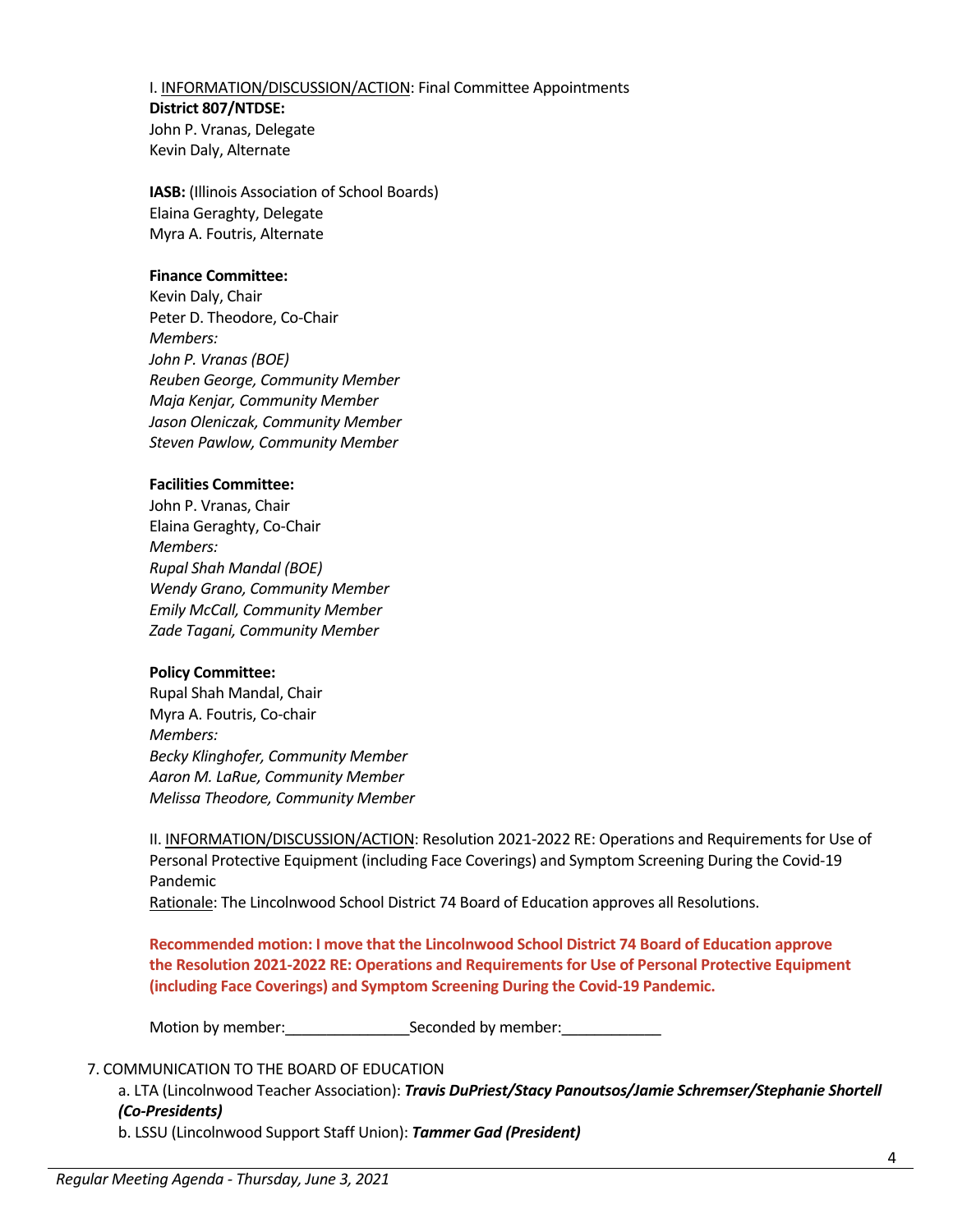#### 8. ADMINISTRATIVE REPORTS

- a. Superintendent's Report: *Dr. Kimberly A. Nasshan*
	- I. INFORMATION/DISCUSSION: Honoring Lincolnwood School District 74 Staff Retirees
- b. Curriculum and Instruction, Assistant Superintendent's Report: *Dr. David L. Russo*

I. INFORMATION/DISCUSSION: Curriculum Department Update

II. INFORMATION/DISCUSSION/ACTION: Public Hearing and Approval of Resolution Regarding February 12, Lincoln's Birthday, and November 11, Veterans Day, being Available for Student Attendance or Other School Activities During the 2021-22 school Calendar Year and all Future School Calendar Years.

Rationale: The Board of Education must hold a public hearing for audience comments regarding February 12, Lincoln's Birthday, and November 11, Veterans Day, being available for student attendance or other school activities during the 2021-22 school calendar year and all future school calendar years. These dates must be approved by the Board of Education. Also, the Lincolnwood School District 74 Board of Education approves all Resolutions.

PUBLIC HEARING

**Recommended Motion: I move that the Lincolnwood School District 74 Board of Education open the public hearing regarding February 12, Lincoln's Birthday, and November 11, Veterans Day, being available for student attendance or other school activities during the 2021-22 school calendar year and all future school calendar years.** 

Motion by Member: example of Seconded by :

AUDIENCE COMMENTS

CLOSE PUBLIC HEARING

**Recommended motion: I move that the Lincolnwood School District 74 Board of Education close the public hearing regarding February 12, Lincoln's Birthday, and November 11, Veterans Day, being available for student attendance or other school activities during the 2021-22 school calendar year and all future school calendar years.** 

Motion by Member: \_\_\_\_\_\_\_\_\_\_\_\_\_\_\_\_\_\_\_\_ Seconded by: \_\_\_\_\_\_\_\_\_\_\_\_\_\_\_\_\_\_\_\_\_\_\_\_\_\_\_\_

APPROVAL OF RESOLUTION

**Recommended motion: I move that the Lincolnwood School District 74 Board of Education approve the Resolution Re: Holiday Calendar for 2021-2022 and Beyond, as presented.**

Motion by Member: example of Seconded by:

III. INFORMATION/DISCUSSION/ACTION: Approval of the 2023-2024 District calendar, and amended 2021- 2022 and 2022-2023 Lincolnwood School District 74 District Calendars Rationale: The Lincolnwood School District 74 Board of Education approves the District calendars.

**Recommended motion: I move that the Lincolnwood School District 74 Board of Education approve the 2023-2024 District calendar, and amended 2021-2022 and 2022-2023 District Calendars, as presented.**

Motion by member:\_\_\_\_\_\_\_\_\_\_\_\_\_\_\_Seconded by:\_\_\_\_\_\_\_\_\_\_\_\_\_\_\_\_\_\_\_\_

c. Business and Operations, Business Manager/CSBO: *Courtney Whited*